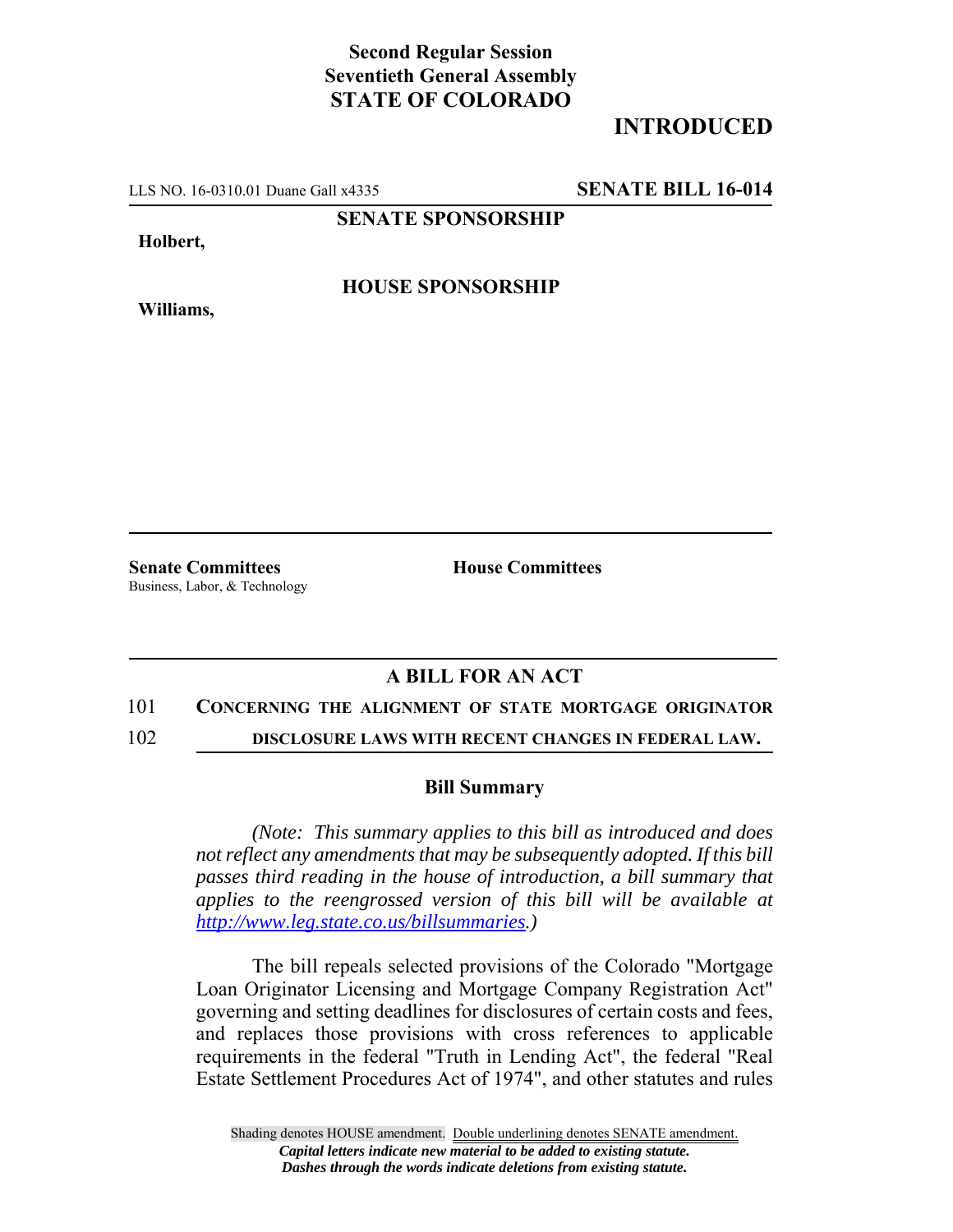governing the activities of mortgage loan originators.

 *Be it enacted by the General Assembly of the State of Colorado:* **SECTION 1.** In Colorado Revised Statutes, **amend** 12-61-914 as follows: **12-61-914. Written disclosure of fees and costs - contents - limits on fees - lock-in agreement terms - rules.** (1) (a) Within three business days after receipt of a loan application, or any moneys from a borrower, a mortgage loan originator shall provide to each borrower a full written disclosure containing an itemization and explanation of all fees and costs that the borrower is required to pay in connection with obtaining a residential mortgage loan, specifying the fee or fees that inure to the benefit of the mortgage loan originator. A good-faith estimate of a fee or cost shall be provided if the exact amount of the fee or cost is not determinable. Except as required by paragraph (c) of subsection (2) of 14 this section, this subsection (1) shall not be construed to require disclosure of the distribution or breakdown of loan fees, discounts, or 16 points between the mortgage loan originator and any mortgage lender or investor. A MORTGAGE LOAN ORIGINATOR'S DISCLOSURES MUST COMPLY WITH ALL APPLICABLE REQUIREMENTS OF: (I) THE FEDERAL "TRUTH IN LENDING ACT", 15 U.S.C. SECS. 1601 ET SEQ., AND REGULATION Z, 12 CFR 226 OR 12 CFR 1026; **(II) THE FEDERAL "REAL ESTATE SETTLEMENT PROCEDURES ACT**  OF 1974", 12 U.S.C. SECS. 2601 ET SEQ., AND REGULATION X, 12 CFR 1024 ET SEQ., OR 24 CFR 3500 ET SEQ.; (III) THE FEDERAL "EQUAL CREDIT OPPORTUNITY ACT",15U.S.C. SEC. 1691 AND REGULATION B, 12 CFR 202.9, 202.11, AND 202.12;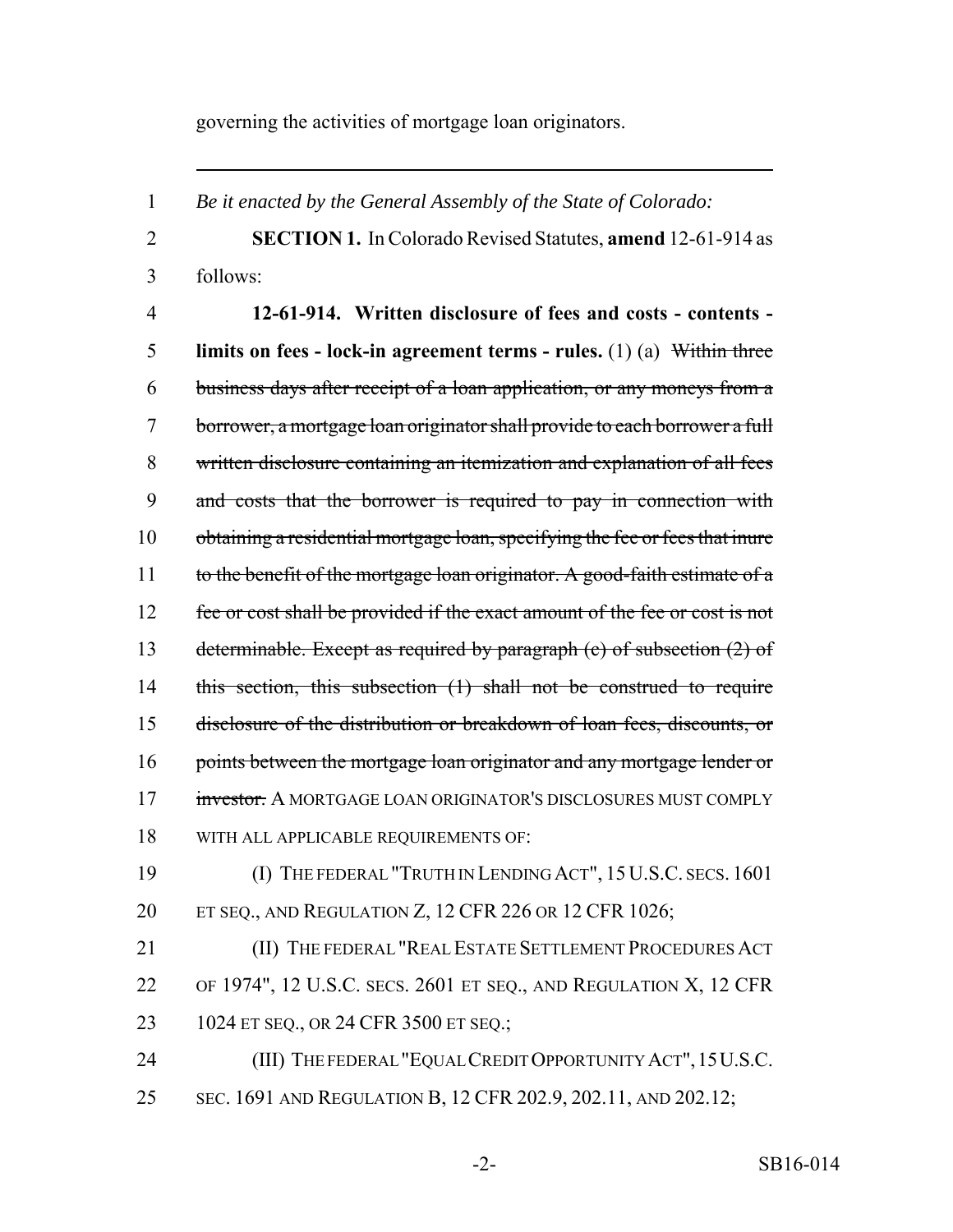(IV) TITLE V, SUBTITLE A OF THE FEDERAL "FINANCIAL SERVICES MODERNIZATION ACT OF 1999", ALSO KNOWN AS THE "GRAMM-LEACH-BLILEY ACT", 15 U.S.C. SECS. 6801 TO 6809, AND THE FEDERAL TRADE COMMISSION'S PRIVACY RULES, 16 CFR 313 AND 314, ADOPTED IN ACCORDANCE WITH THE FEDERAL "GRAMM-LEACH-BLILEY ACT";

 (V) THE FEDERAL "HOME MORTGAGE DISCLOSURE ACT OF 1975", 12 U.S.C. SECS. 2801 ET SEQ., AND REGULATION C, 12 CFR 203, PERTAINING TO HOME MORTGAGE DISCLOSURE;

 (VI) THE "FEDERAL TRADE COMMISSION ACT OF 1914",15U.S.C. SEC. 45 (a), AND 16 CFR 233;

12 (VII) THE FEDERAL "TELEMARKETING AND CONSUMER FRAUD 13 AND ABUSE PREVENTION ACT", 15 U.S.C. SECS. 6101 TO 6108, AND THE FEDERAL TRADE COMMISSION'S TELEMARKETING SALES RULE,16CFR310. (b) THE BOARD MAY, BY RULE, REQUIRE MORTGAGE LOAN ORIGINATORS TO COMPLY WITH OTHER MORTGAGE LOAN DISCLOSURE REQUIREMENTS CONTAINED IN APPLICABLE STATUTES AND REGULATIONS IN CONNECTION WITH MAKING ANY RESIDENTIAL MORTGAGE LOAN OR ENGAGING IN OTHER ACTIVITY SUBJECT TO THIS PART 9.

 (2) The written disclosure shall contain the following information: (a) The annual percentage rate, finance charge, amount financed, 22 total amount of all payments, number of payments, amount of each 23 payment, amount of points or prepaid interest, and the conditions and 24 terms under which any loan terms may change between the time of disclosure and closing of the loan. If the interest rate is variable, the 26 written disclosure shall clearly describe the circumstances under which 27 the rate may increase, any limitation on the increase, the effect of an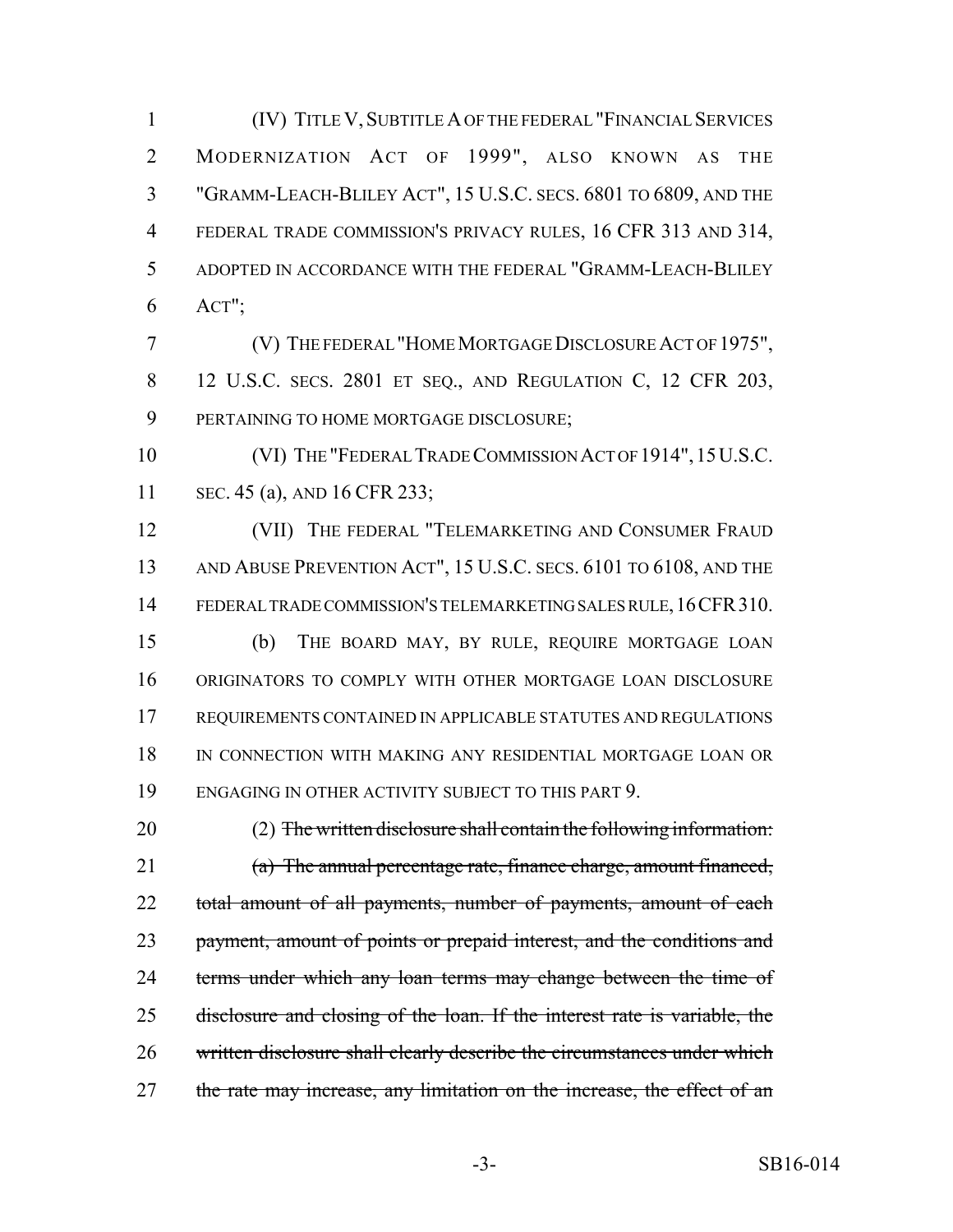1 increase, and an example of the payment terms resulting from an increase.

 (b) The itemized costs of any credit report, appraisal, title report, title insurance policy, mortgage insurance, escrow fee, property tax, 4 insurance, structural or pest inspection, and any other third-party provider's costs associated with the residential mortgage loan;

6 (c) If applicable, the amount of any commission or other 7 compensation to be paid to the mortgage loan originator, including the 8 manner in which the commission or other compensation is calculated and 9 the relationship of the commission or other compensation to the cost of 10 the loan received by the borrower;

11 (d) If applicable, the cost, terms, duration, and conditions of a 12 lock-in agreement and whether a lock-in agreement has been entered, 13 whether the lock-in agreement is guaranteed by the mortgage loan 14 originator or lender, and, if a lock-in agreement has not been entered, 15 disclosure in a form acceptable to the board that the disclosed interest rate 16 and terms are subject to change;

17 (e) A statement that, if the borrower is unable to obtain a loan for 18 any reason, the mortgage loan originator must, within five days after a 19 written request by the borrower, give copies of each appraisal, title report, 20 and credit report paid for by the borrower to the borrower and transmit the 21 appraisal, title report, or credit report to any other mortgage loan 22 originator or lender to whom the borrower directs the documents to be  $23$  sent;

24 (f) Whether and under what conditions any lock-in fees are 25 refundable to the borrower; and

26 (g) A statement providing that moneys paid by the borrower to the 27 mortgage loan originator for third-party provider services are held in a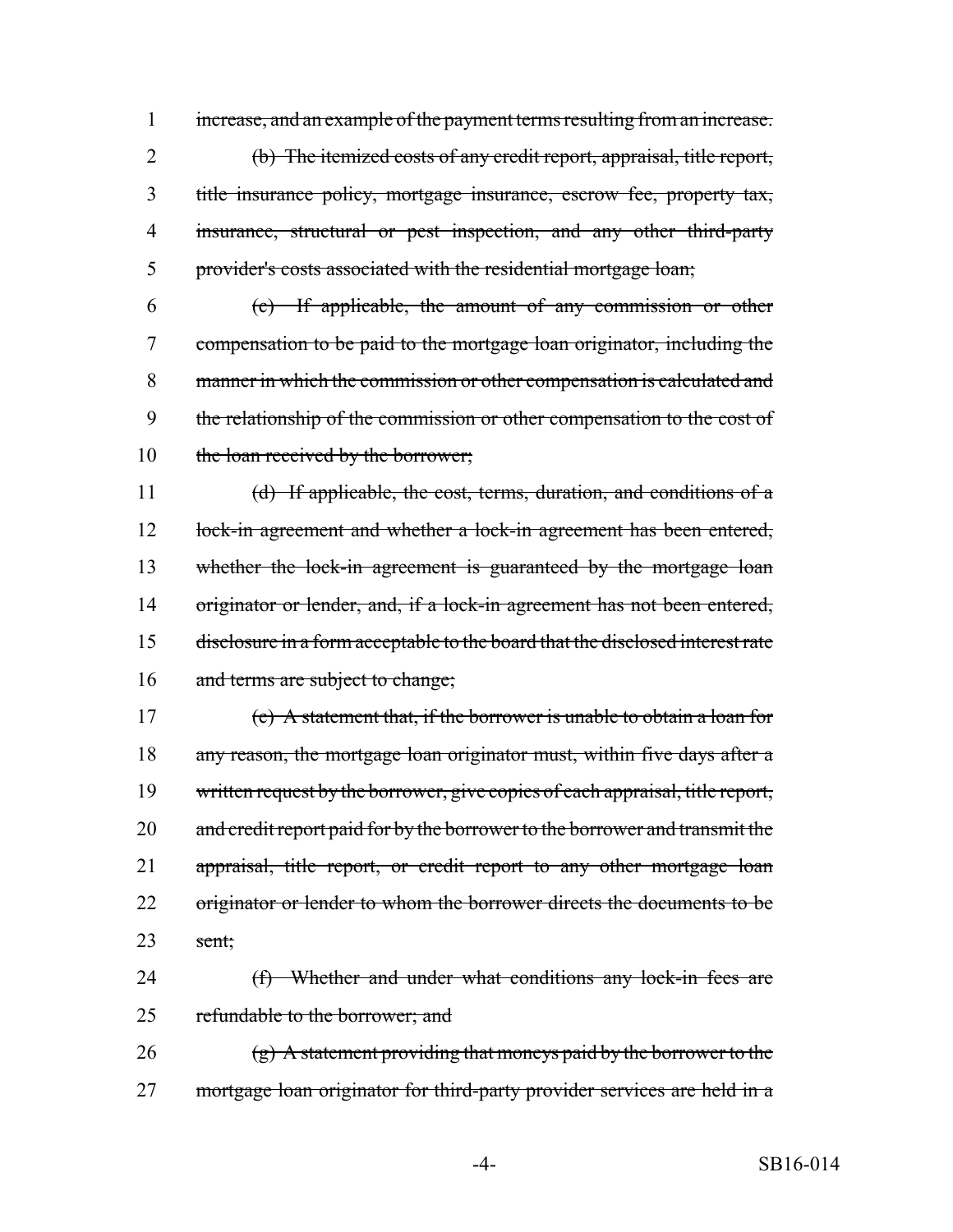trust account and any moneys remaining after payment to third-party providers will be refunded.

 (3) If, after the written disclosure is provided under this section, a mortgage loan originator enters into a lock-in agreement with a borrower or represents to the borrower that the borrower has entered into a lock-in agreement, the mortgage loan originator shall deliver or send by first-class mail to the borrower a written confirmation of the terms of the lock-in agreement within three days, including Saturdays, after the agreement is entered or the representation is made. The written 10 confirmation shall include a copy of the disclosure made under paragraph 11 (d) of subsection (2) of this section.

12 (4) (a) Except as otherwise provided in paragraph (b) of this 13 subsection (4), a mortgage loan originator shall not charge any fee that 14 inures to the benefit of the mortgage loan originator and that exceeds the fee disclosed on the written disclosure pursuant to this section unless:

 (I) The need to charge the fee was not reasonably foreseeable at 17 the time the written disclosure was provided; and

 (II) The mortgage loan originator has provided to the borrower, at least three business days prior to the signing of the loan closing documents, a clear written explanation of the fee and the reason for 21 charging a fee exceeding that which was previously disclosed.

 (b) If the borrower's closing costs on the final settlement 23 statement, excluding prepaid escrowed costs of ownership as defined by 24 the board by rule, do not exceed the total closing costs in the most recent good-faith estimate, excluding prepaid escrowed costs of ownership, no 26 other disclosures shall be required by this subsection (4).

**SECTION 2.** In Colorado Revised Statutes, **repeal** 38-40-102 as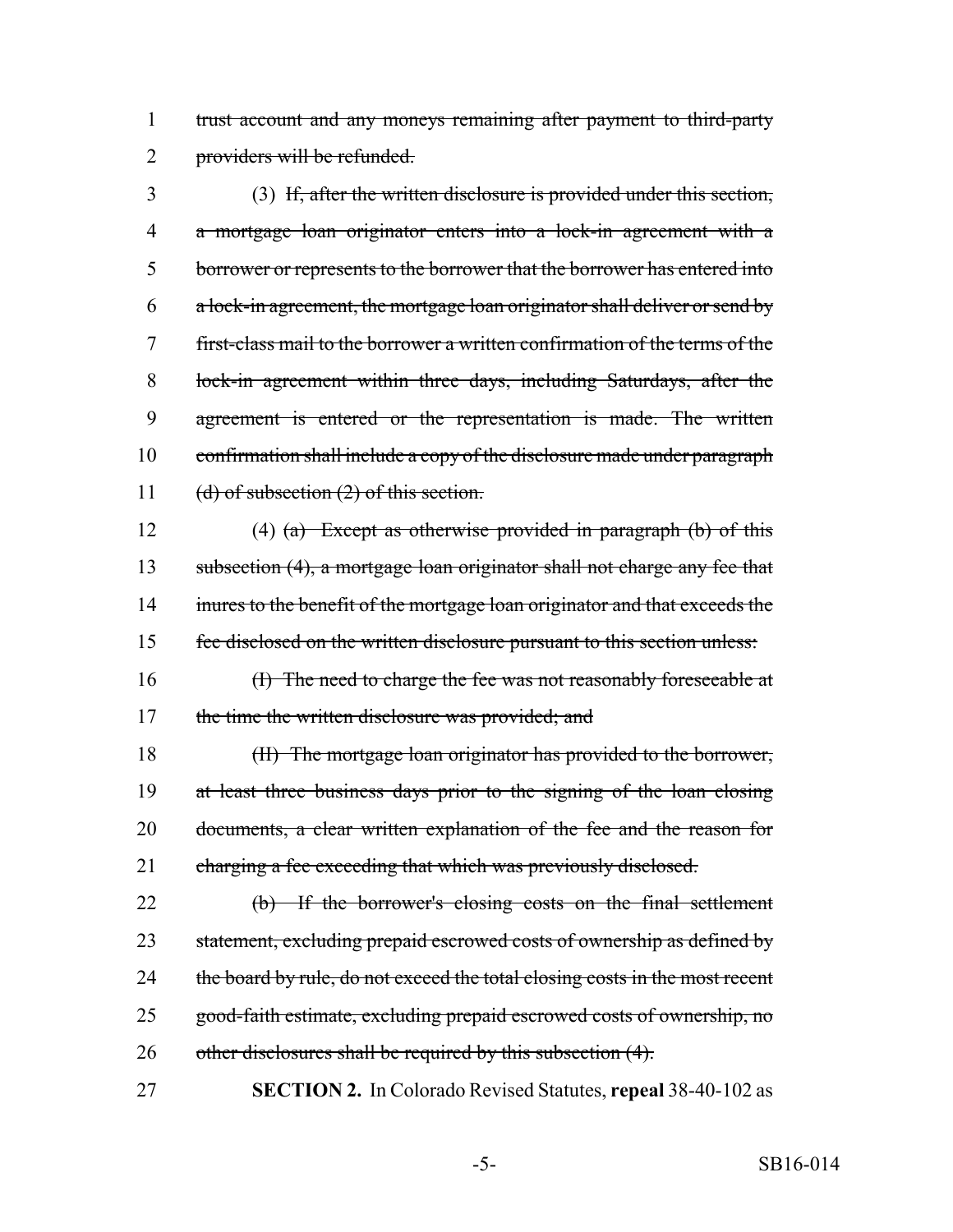1 follows:

2 **38-40-102. Disclosure of costs - statement of terms of** 3 **indebtedness.** (1) Any person regularly engaged in the making of loans 4 secured by a mortgage or deed of trust on a one-to-four-family dwelling 5 shall provide to any applicant for a loan to be secured by such a mortgage 6 or deed of trust a good faith estimate, as a dollar amount or range, of each 7 charge for a settlement service to be charged by the lender and paid by the 8 applicant or a third party at the time of the making of the loan for which 9 the application is made. Such disclosure shall be delivered to the 10 applicant, and to any third party who will be liable on the loan and to the 11 seller if the name and address of the third party and seller is known to the 12 lender at the time of the application, in the same manner and at the same 13 time as the good faith estimate required by the federal "Real Estate 14 Settlement Procedures Act of 1974", 12 U.S.C. sec. 2601 et seq. If the 15 lender conditionally guarantees any of the terms of the loan for which the 16 application is made, there shall be delivered to the applicant a written 17 statement of the conditions of such guaranty, including the period of time 18 within which the consummation of the loan must occur in order for the 19 guaranty to be honored.

20  $(2)$  A person shall not state terms of an indebtedness to an 21 applicant which are in conflict with the good faith estimate and which he 22 knows to be false or unavailable at the time of the statement or at the time 23 of closing of the agreement creating the indebtedness.

24 (3) As used in this section, unless the context otherwise requires, 25 the terms "good faith estimate", "person", and "settlement service" shall 26 have the same meanings as given to such terms in the federal "Real Estate" 27 Settlement Procedures Act of 1974", 12 U.S.C. sec. 2601 et seq., and in